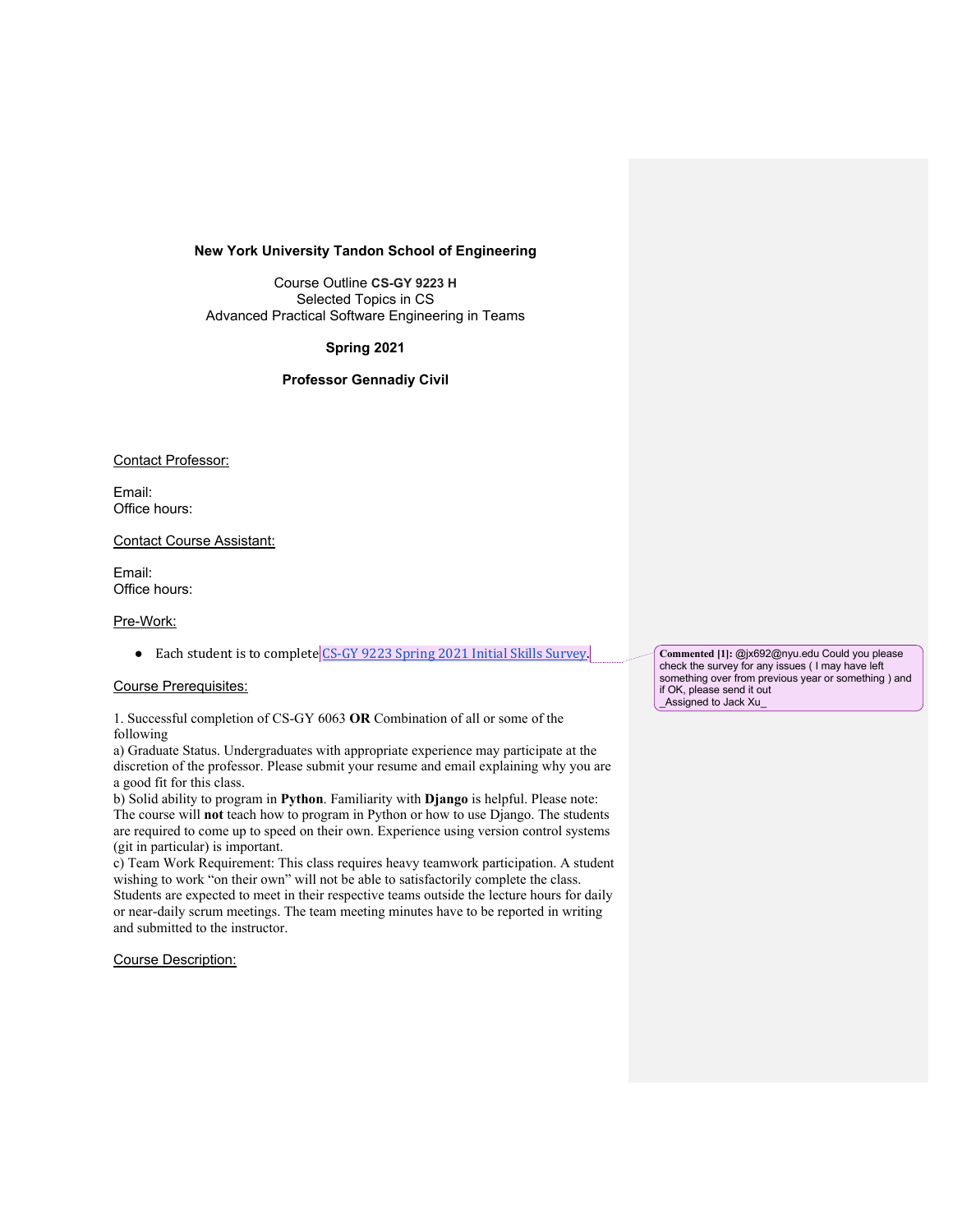As a software engineer, one is often asked to get up to speed and start maintaining and developing an already existing codebase. In this class we will learn how to take previously developed proof of concept software projects to "production readiness".

### Course Objectives:

- Learn how to be a good teammate and work as part of the Software Development Team
- Get exposure to Code Archaeology and how to maintain and enhance a previously developed codebase
- Get exposure to Open Source Development
- Gain exposure to practical approaches for Agile development
- Gain exposure to continuous integration techniques
- Learn efficient unit testing and test-first development principals
- Learn how to write readable and maintainable code, instead of code that "just works"

# Course Structure

Weekly lectures/labs plus a significant practical hands-on project.

- The project work will follow Agile methodology. The students are organized into Scrum teams. Each Scrum Team follows development Sprints with clearly identified, written down and reported Sprint goals.
- Each team will be presenting a Sprint demo at the end of each Sprint during the class time.
- There is constant communication expected between the team members within the teams. The teams are expected to follow daily or near-daily scrum meetings. The daily scrum meetings minutes are to be submitted to the instructor.

Hands-On Software project:

- Format: Working software accessible over the Internet.
- All project code deployed to GitHub
- All project code complies with established Code Style guidelines
- High percentage of the project code has to be covered by a Test Suite as measured by the test code coverage percentage

#### Readings

Recommended books: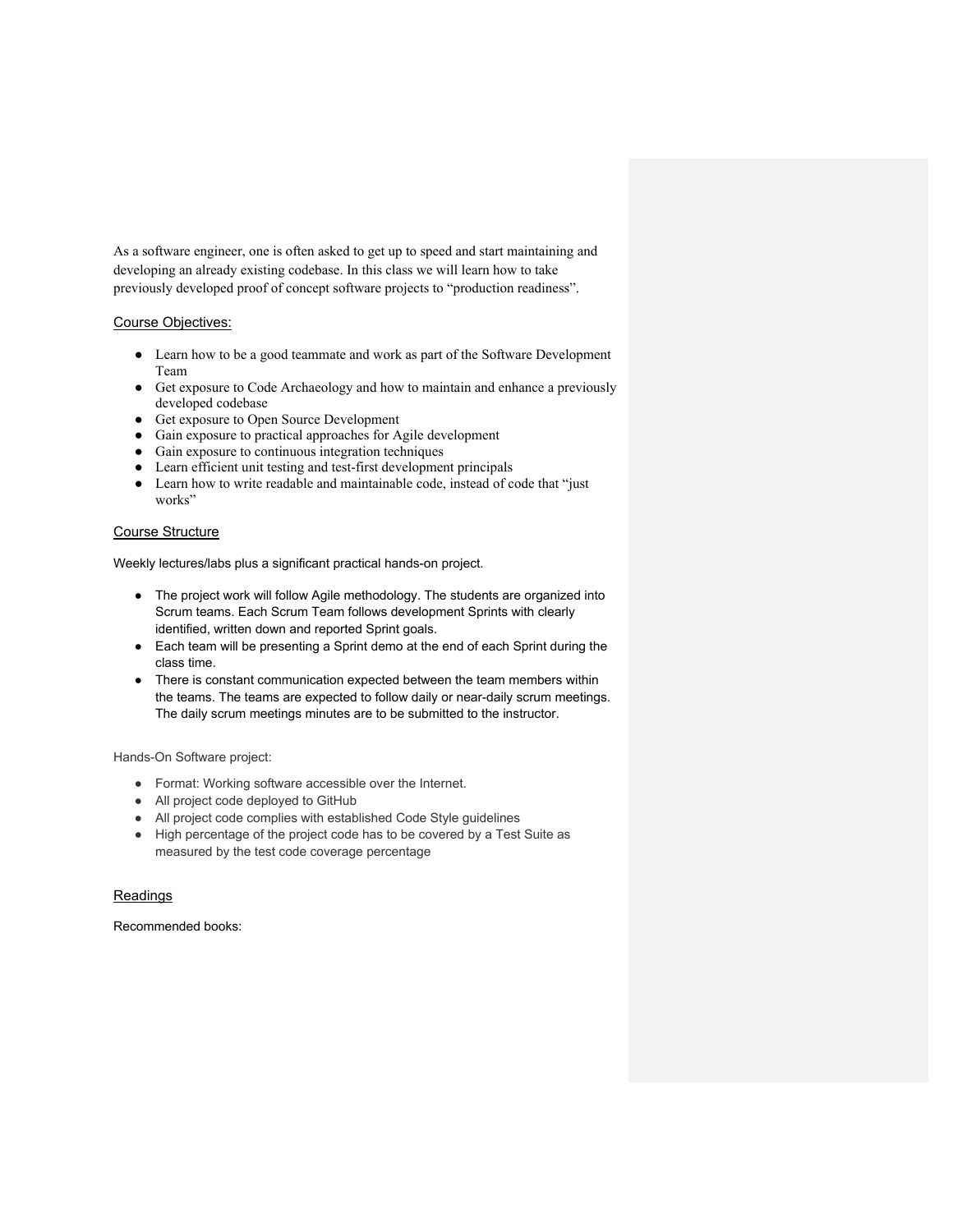**Essential Scrum: A Practical Guide to the Most Popular Agile Process (Addison-Wesley Signature): A Practical Guide To The Most Popular Agile Process (Addison-Wesley Signature Series (Cohn)) Link to purchase the book**

# Grade Calculation

### **The class will be graded as follows:**

- 20% Successful Delivery of the shared class project. (Note that there is one class project that will be delivered by the entire class).
- 60% Teamwork
	- o 360 Team mutual evaluation forms
	- GitHub code and code reviews statistics.
- 10% Individual Homework Assignments
- 10% Class Participation
	- Feedback Forms
	- General class participation
- Extra credit for participation in the release team in addition to working on your agile team

#### Course requirements

Very few widely-used products are built by an individual, so students must learn to collaborate with others both in design and construction of the codebase. Software engineering is a team effort. ThisPractical Software Engineering classes **requires** heavy teamwork participation.

Teamwork plays a large role in your grade for this course. Team members will be evaluating each other throughout the course. Poor peer reviews will have a sizable negative effect on overall class grade and may even cause the student to fail the class altogether.

#### **Pre-Work:**

● Each student is to complete CS-GY 9223 Spring 2020 Initial Skills Survey.

#### **Class 1:** Class Introduction.

Class overview, Grading overview, Emphasis on teamwork. Class Slack Workspace and explanation of communication. (Class Central document explained) Introduction to the problem domain - demo. Introduction to the existing codebase.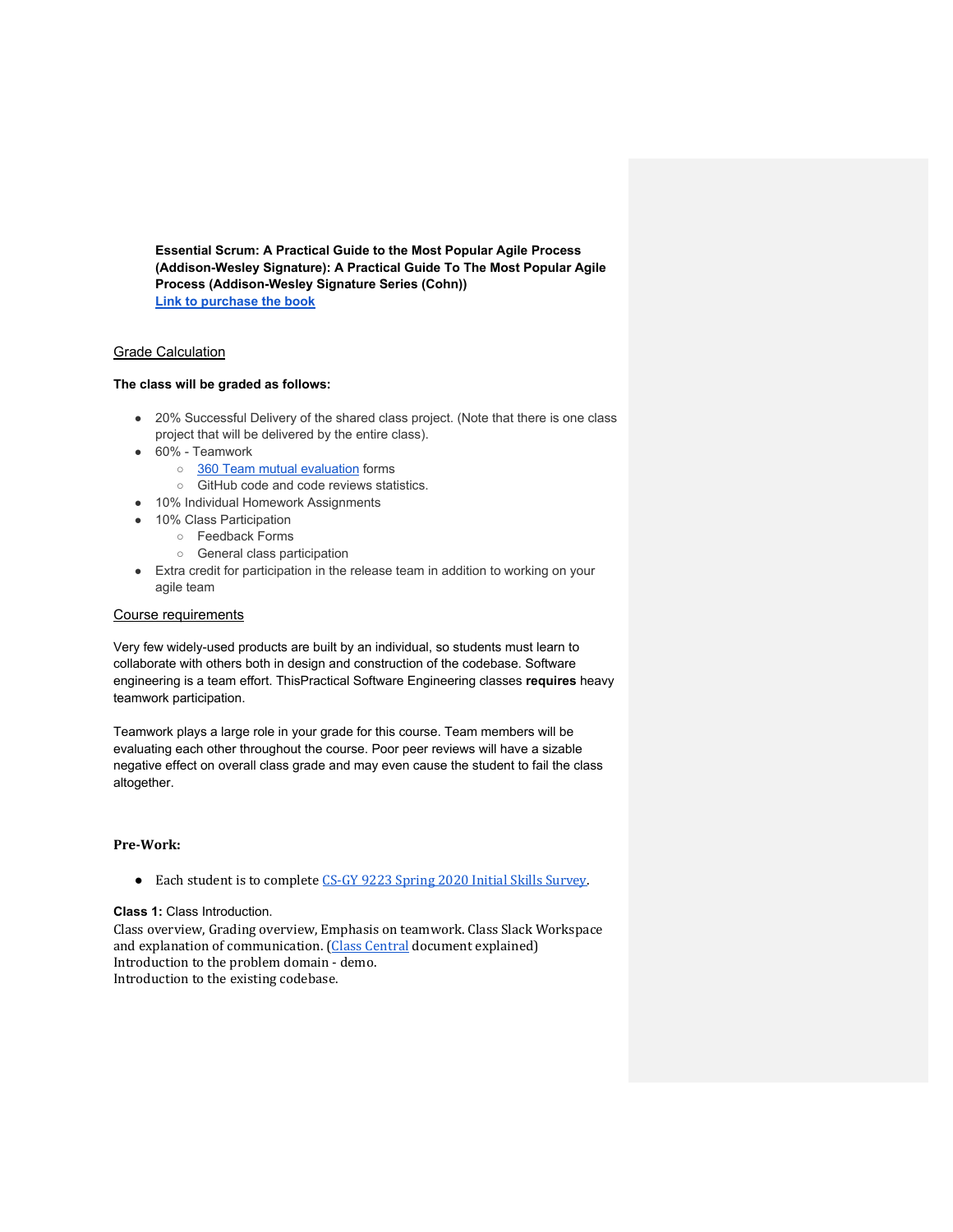- Assignment given, **Code Archeology 1**:
	- o Individual Assignment, All Students.
		- Deploy and Run the existing code to the new individual Code Repository on GitHub
		- Add minimal new functionality to the existing code and deploy to cloud hosting

Reading(Optional): Django Tutorial. https://docs.djangoproject.com/en/2.2/intro/tutorial01/

#### **Class 2:** Practical Architecture and Design Overview

Note: Team Formation will have been announced prior to the class. The students come to class knowing which team they are on.

Team icebreaker exercise. Practical Design/Architecture overview. Design Diagrams for this class/Just enough UML

- (Lab) Team Icebreaker Exercise
- (Lecture) Initial System design for team projects. Potentially useful UML diagrams explained
- (Team Lab) Reverse engineer an existing small body of code to produce UML sequence diagram.
- Assignments given:
	- o Assignment 1: Team Code Archeology 2. Produce design documentation for the existing repo reverse-engineered from the codebase
	- o Assignment 2: Produce Team Design Proposal for the class project. Choose one of the following and explain why and how.
		- 1: Keep the existing structure and design
		- 2. Change it
	- o Reading: UML sequence diagram explained: https://www.geeksforgeeks.org/unified-modeling-language-umlsequence-diagrams/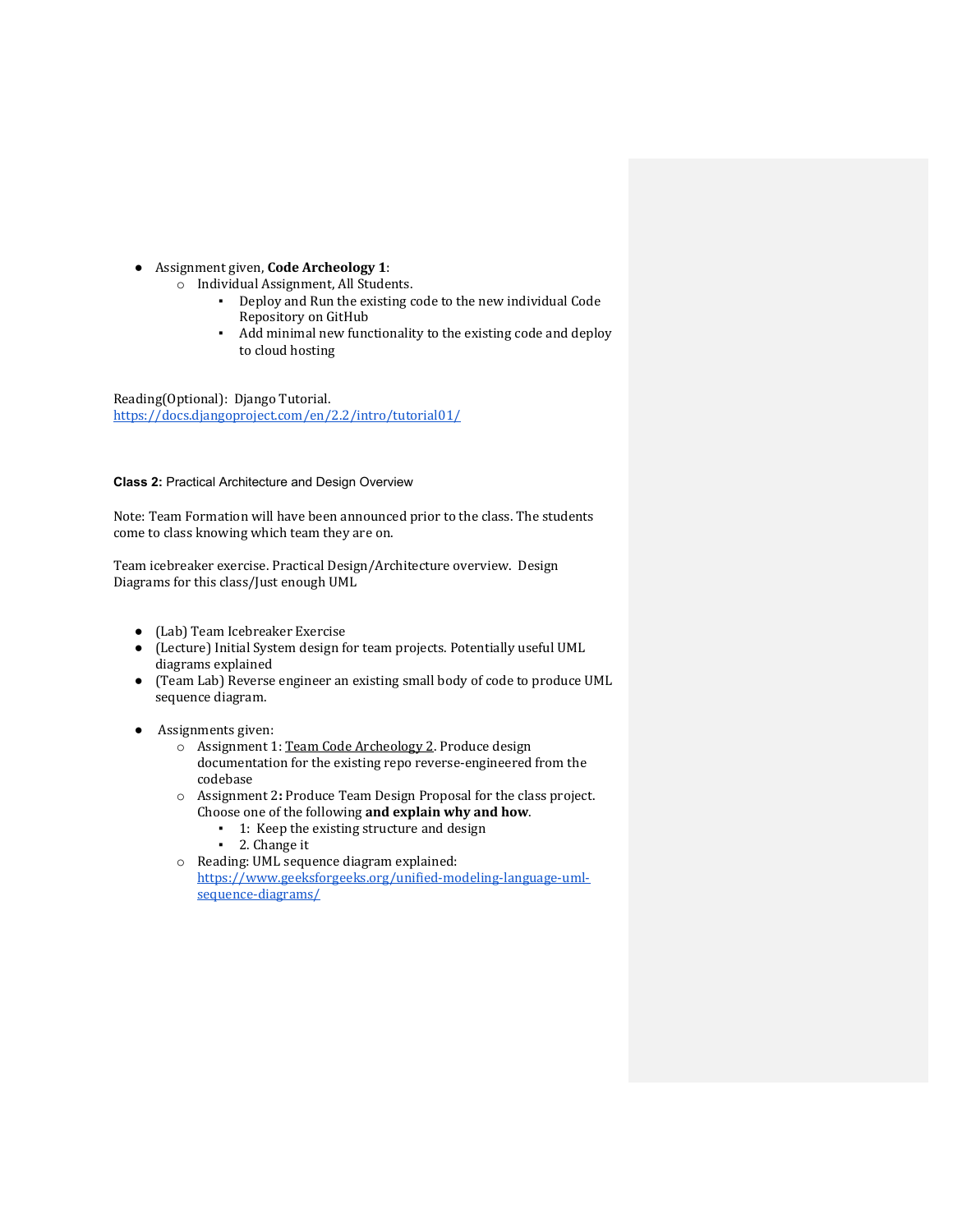# **Note: Feb XX - last day to drop/add classes according to the NYU academic calendar.**

# **Class 3: Design Bake-Off, class discussion**

- (Lab) Class discussion Bake Off for the Design Proposals produced by the  $\tanh$  teams in the previous Sprint. Each team has 20 minutes to present and explain their proposed design.  $+10$  minutes for questions.
- Live voting for the proposed design
- (Lecture) Requirements Management as related to the class project
- (Lecture) Technical Stories and how we will use them for this class.
	- $\circ$  API design document as a form of a technical story
	- $\circ$  Unit test as a form of a technical story
- Assignment given team assignment:
	- o Formalize winning design: (**need volunteers to form the release team** or Product Owners from each team get together). **Requirements Archeology.**, Review and evaluate existing stories attempting to extract project requirements

#### **Class 4** Agile Process Refresher. Class development workflow overview.

Agile development overview. Scrum process overview and essential Scrum ceremonies. Directions for students teams. Daily Scrum meeting reporting requirements. What is the role of Scrum Master? What is the definition of Done?

- (Lab) Class discussion, go over user stories that the teams analyzed as per this class assignment. Discuss, review questions.
- (Lecture) ZenHub Refresher
- (Lecture) Sprint Planning. Agile Poker.
- $(Lab)$  Teams specialization discussion and decision
	- o Who is the overall Product Owner for this project?
- Assignment given: Sprint 0:
	- o Sprint Goals, teams (each team):
		- Team Repository created, connected to Travis CI, Connected to Coveralls, Connected to ZenHub, master branch build with green Travis CI Badge
		- **•** Document team-specific **Epics** and **Stories** for the project for each team's ZenHub
		- Sprint 0 starts. Teams proceed with Sprint Planning and execution.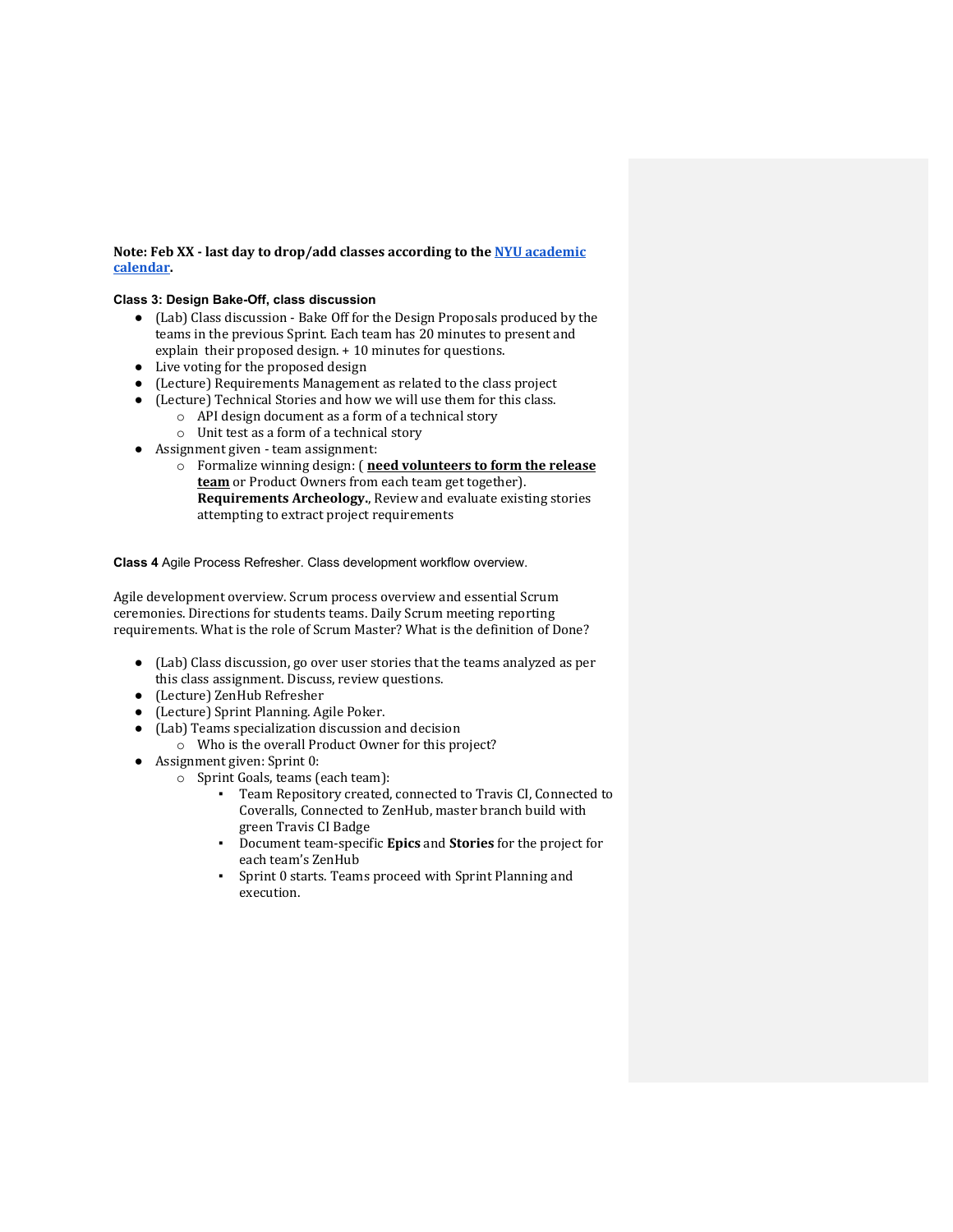**Class 5:** Test-Driven Development

- (Lab) Sprint Demos, all teams. Class discussion
- $\bullet$  (Q/A) Any questions on the agile procedures that the class/teams are supposed to follow?
- (Lecture) Test-Driven development
- Assignment given: Sprint 1:
	- o Sprint Goal:
		- 95+% test coverage for all team repos
- Reading: Testing in Django. https://docs.djangoproject.com/en/2.2/topics/testing/

# **Class 6: Better Code Review practices**

# **(Lab) Sprint Demos, all team. Class discussion about tests.**

- Assignment given: Sprint 3:
	- $\circ$  Sprint Goal: Stories TBD as per Sprint Planning
	- o Add fuzzing to the project testing
- Reading: https://testing.googleblog.com/2019/12/testing-on-toilet-teststoo-dry-make.html

# **Class 7: Readability, Maintainability, Code Smells, Refactoring**

- (Lab) Sprint Demos, all teams
- (Lecture) Writing code for people, not machines, and an argument for constant refactoring
- $\bullet$  Assignment given: Sprint 2:
	- $\circ$  Sprint Goal: Find an example of "bad" or "smelly" code, ensure there's a test for it (or write a new one), then refactor that code to be more readable/maintainable/etc.
- Reading: https://hypothesis.readthedocs.io/en/latest/ and https://hypothesis.readthedocs.io/en/latest/django.html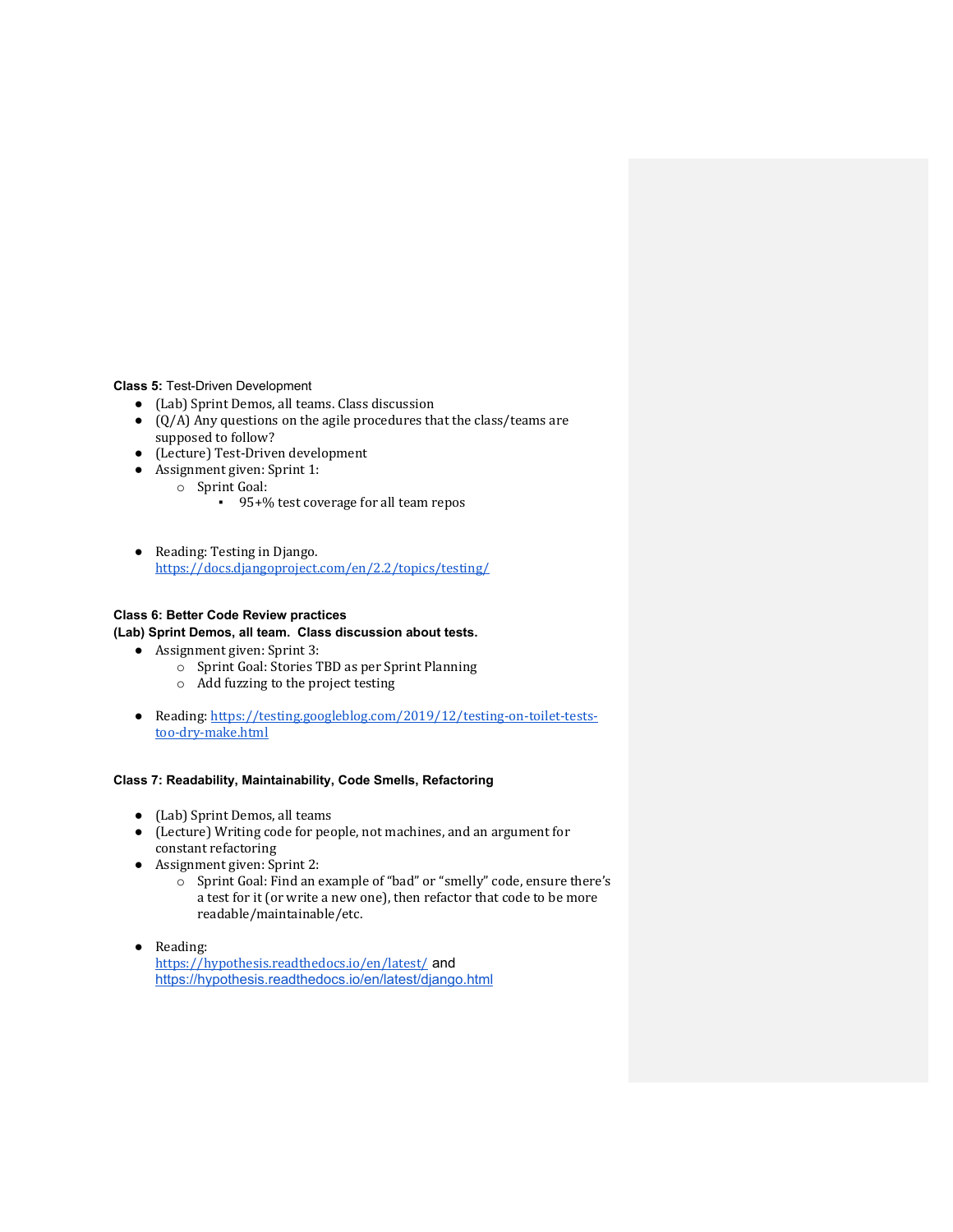**Class 8:** No Class, Spring Recess.

**Class 9:** More test-driven development. DRY, DUMP Testing, Fuzz Testing, Property-Based testing.

- (Lab) Sprint Demos, all teams
- (Lecture) Open Source Development, how to structure your open source repository. LICENSE, README, CONTRIBUTING guidelines, etc
- Assignment given: Sprint 5:
	- o Sprint Goal: Stories TBD as per Sprint Planning
	- o Proper Open Source license and managing files added to the class project

#### **Class 10:**

- (Lab) Sprint Demos, all teams
- (Lecture) Software Versioning. Semantic versioning: a promise and a lie.
- Assignment given: Sprint 6:
	- $\circ$  Sprint Goal: Stories TBD as per Sprint Planning

### **Class 11: Midterm**

- (Lab) Sprint Demos, all teams -- **Midterm Presentations, all teams**
- Assignment given: Sprint 4:
	- o Sprint Goal: Stories TBD as per Sprint Planning

# **Class 12:**

- (Lab) Sprint Demos, all teams
- Assignment given: Sprint 7:
	- o Sprint Goal: Stories TBD as per Sprint Planning

# **Class 13:**

- (Lab) Sprint Demos, all teams
- Assignment given: Sprint 8:
	- o Sprint Goal: Stories TBD as per Sprint Planning

# **Class 14:**

- (Lab) Sprint Demos, all teams
- Assignment given: Sprint 9:
	- o Sprint Goal: Stories TBD as per Sprint Planning

#### **Class 15:**

- (Lab) Sprint Demos, all teams
- Assignment given: Sprint 10:
	- o Sprint Goal: Stories TBD as per Sprint Planning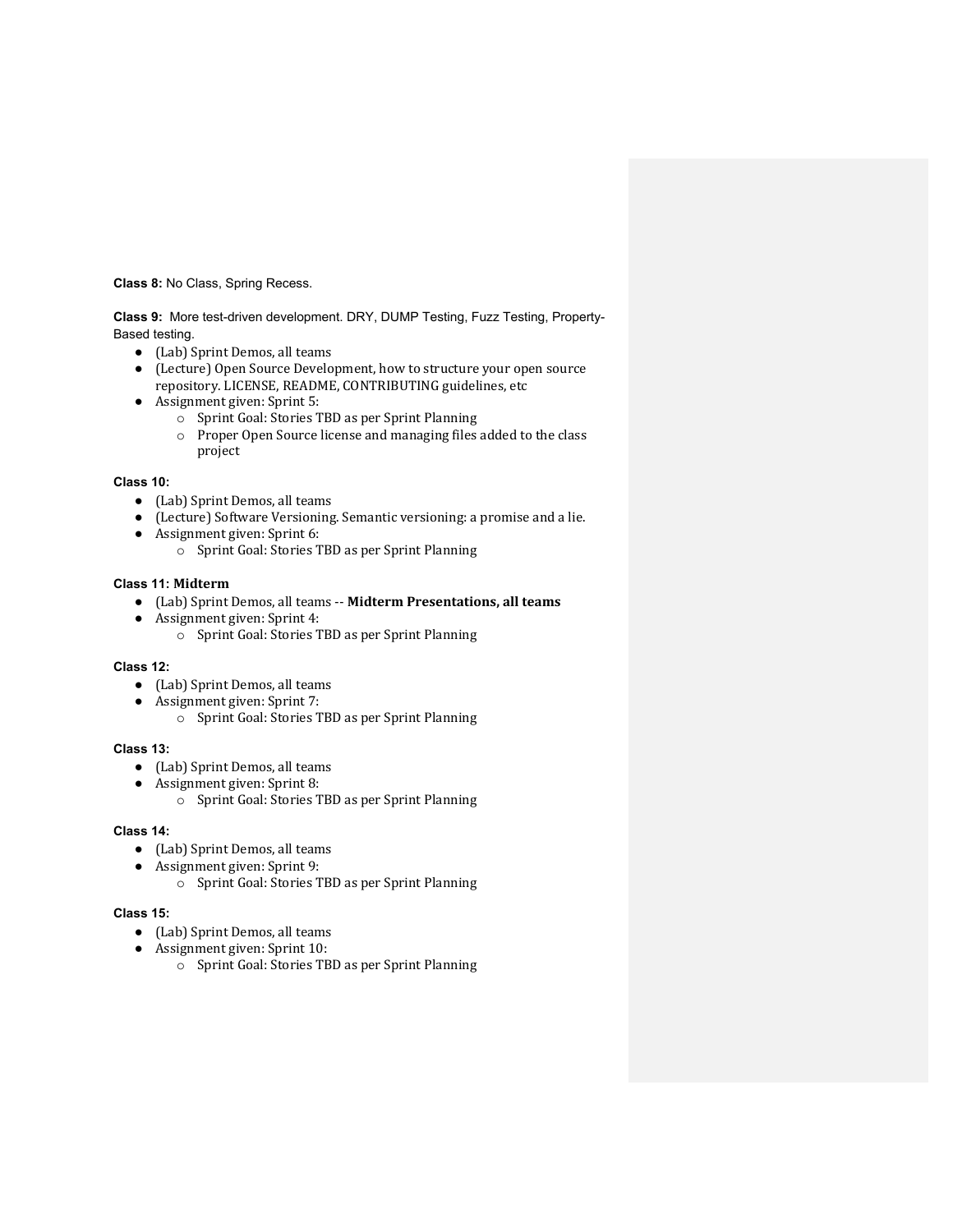#### **Class 16, - last class, class project due.**

- (Lab) Project Demos, all teams. FINAL Presentation
- $\bullet$  All teams make a git tag 1.0
- $\bullet$  Release team make a GitHub release version 1.0

# Moses Center Statement of Disability

If you are a student with a disability who is requesting accommodations, please contact New York University's Moses Center for Students with Disabilities (CSD) at 212-998-4980 or mosescsd@nyu.edu. You must be registered with CSD to receive accommodations. Information about the Moses Center can be found at www.nyu.edu/csd. The Moses Center is located at 726 Broadway on the 3rd floor.

## NYU School of Engineering Policies and Procedures on Academic Misconduct – complete Student Code of Conduct here

- A. Introduction: The School of Engineering encourages academic excellence in an environment that promotes honesty, integrity, and fairness, and students at the School of Engineering are expected to exhibit those qualities in their academic work. It is through the process of submitting their own work and receiving honest feedback on that work that students may progress academically. Any act of academic dishonesty is seen as an attack upon the School and will not be tolerated. Furthermore, those who breach the School's rules on academic integrity will be sanctioned under this Policy. Students are responsible for familiarizing themselves with the School's Policy on Academic Misconduct.
- B. Definition: Academic dishonesty may include misrepresentation, deception, dishonesty, or any act of falsification committed by a student to influence a grade or other academic evaluation. Academic dishonesty also includes intentionally damaging the academic work of others or assisting other students in acts of dishonesty. Common examples of academically dishonest behavior include, but are not limited to, the following:
	- 1. Cheating: intentionally using or attempting to use unauthorized notes, books, electronic media, or electronic communications in an exam; talking with fellow students or looking at another person's work during an exam; submitting work prepared in advance for an in-class examination; having someone take an exam for you or taking an exam for someone else; violating other rules governing the administration of examinations.